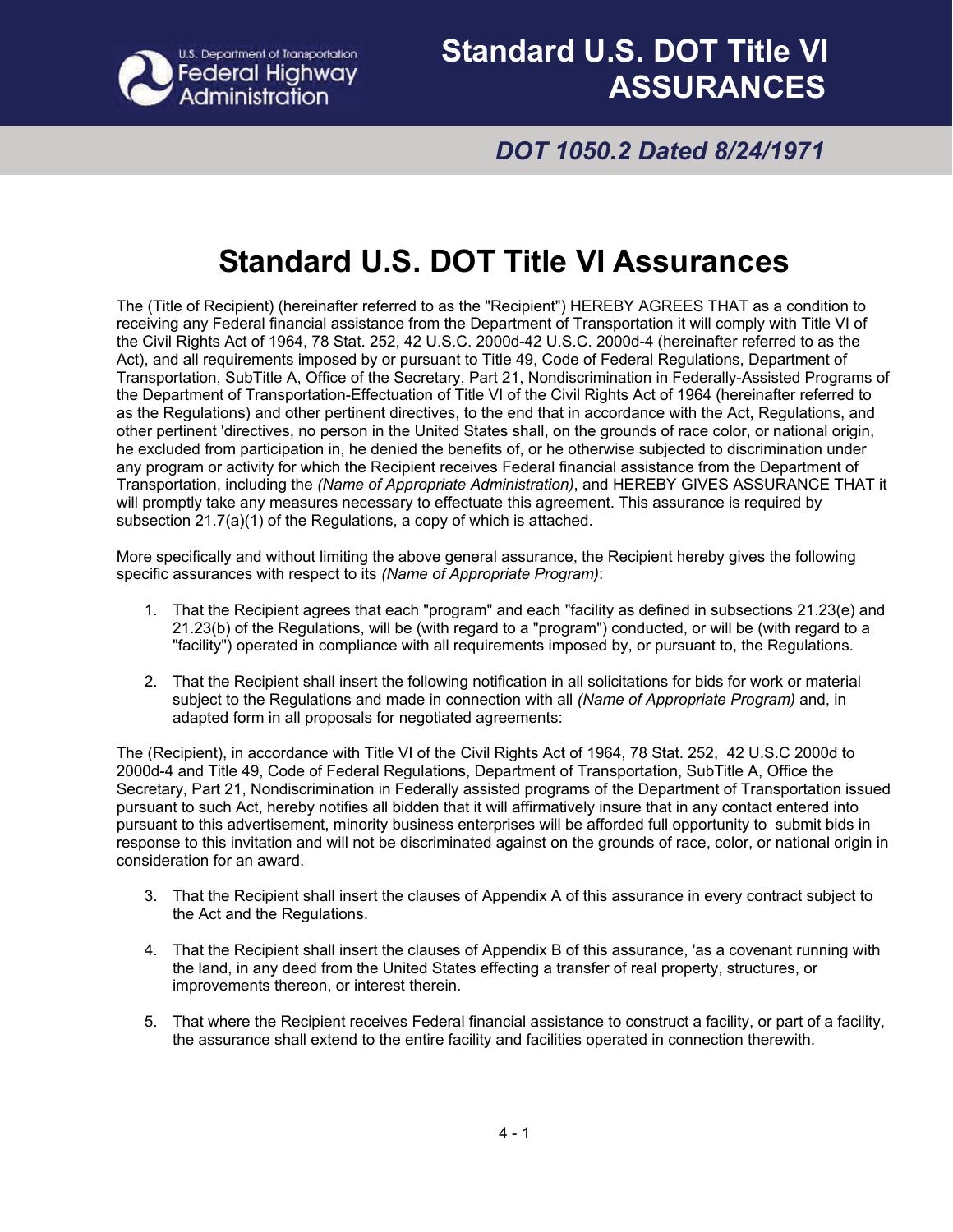- 6. That where the Recipient receives Federal financial assistance in the form, or for the acquisition of real property or an interest in real property, the assurance shall extend to rights to space on, over or under such property.
- 7. That the Recipient shall include the appropriate clauses set forth in Appendix C of this assurance, as a covenant running with the land, in any future deeds, leases, permits, licenses, and similar agreements entered into by the Recipient with other parties: (a) for the subsequent transfer of real property acquired or improved under *(Name of Appropriate Program);* and (b) for the construction or use of or access to space on, over or under real property acquired, or improved under *(Name of Appropriate Program)*.
- 8. That this assurance obligates the Recipient for the period during which Federal financial assistance is extended to the program, except where the Federal financial assistance is to provide, or is in the form of, personal property, or real property or interest therein or structures or improvements thereon, in which case the assurance obligates the Recipient or any transferee for the longer of the following periods: (a) the period during which the property is used for a purpose for which the Federal financial assistance is extended, or for another purpose involving the provision of similar services or benefits; or (b) the period during which the Recipient retains ownership or possession of the property.
- 9. The Recipient shall provide for such methods of administration for the program as are found by the Secretary of Transportation or the official to whom he delegates specific authority to give reasonable guarantee that it, other recipients, sub-grantees, contractors, subcontractors, transferees, successors in interest, and other participants of Federal financial assistance under such program will comply with all requirements imposed or pursuant to the Act, the Regulations and this assurance.
- 10. The Recipient agrees that the United States has a right to seek judicial enforcement with regard to any matter arising under the Act, the Regulations, and this assurance.

THIS ASSURANCE is given in consideration of and for the purpose of obtaining any and all Federal grants, loans, contracts, property, discounts or other Federal financial assistance extended after the date hereof to the Recipient Department of Transportation under the *(Name of Appropriate Program)* and is binding on it, other recipients, sub-grantees, contractors, subcontractors, transferees, successors in interest and other participants in the *(Name of Appropriate Program)*. The person or persons whose signatures appear below are authorized to sign this assurance on behalf of the Recipient

Dated

 $\mathcal{L}=\frac{1}{2}$  , where  $\mathcal{L}=\frac{1}{2}$  , where  $\mathcal{L}=\frac{1}{2}$ (Recipient)

by  $\Box$ 

(Signature of Authorized Official)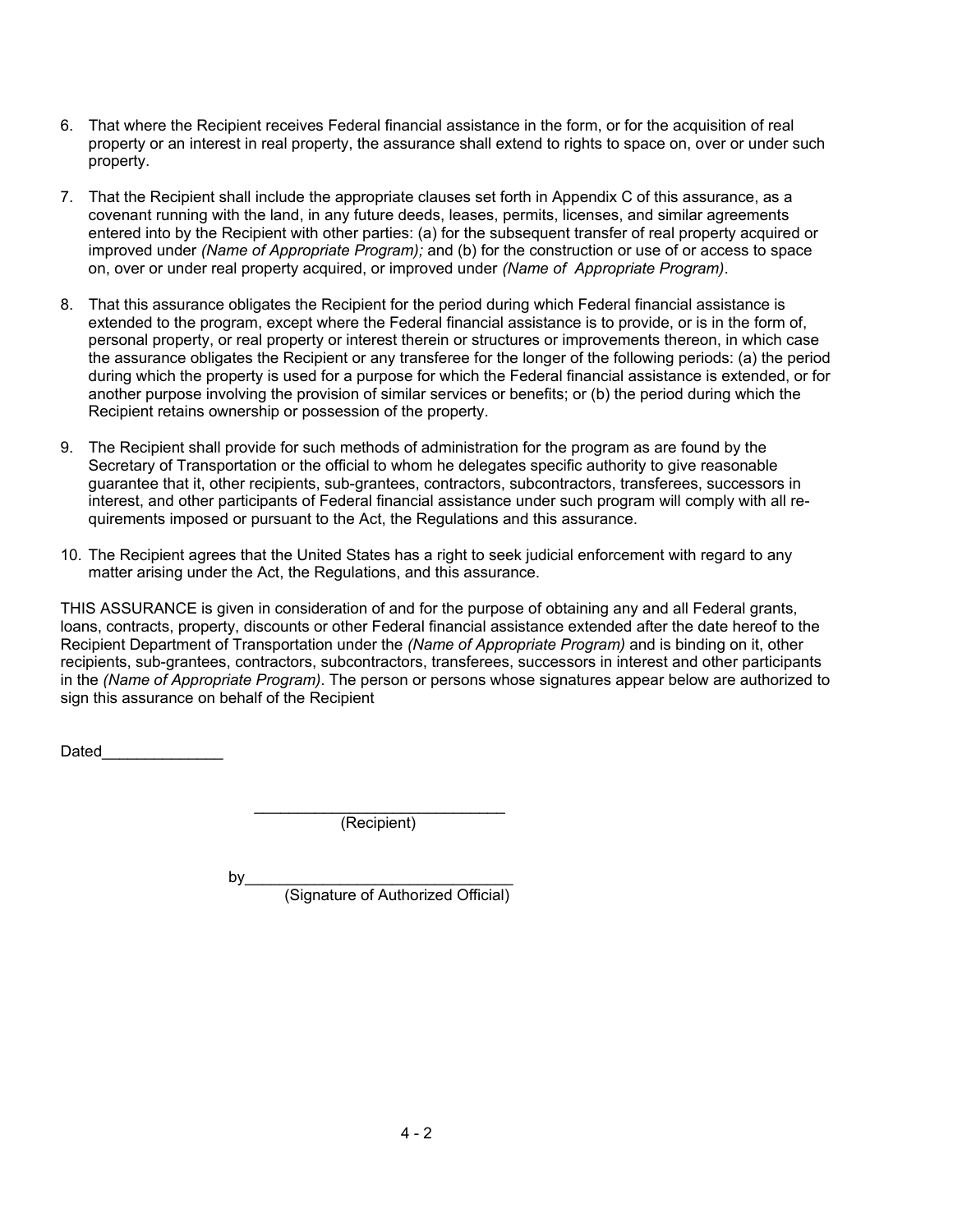During the performance of this contract, the contractor, for itself, its assignees and successors in interest (hereinafter referred to as the "contractor") agrees as follows:

 **(1) Compliance with Regulations:** The contractor shall comply with the Regulation relative to nondiscrimination in Federally-assisted programs of the Department of Transportation (hereinafter, "DOT") Title 49, Code of Federal Regulations, Part 21, as they may be amended from time to time, (hereinafter referred to as the Regulations), which are herein incorporated by reference and made a part of this contract.

 **(2) Nondiscrimination:** The Contractor, with regard to the work performed by it during the contract, shall not discriminate on the grounds of race, color, or national origin in the selection and retention of subcontractors, including procurements of materials and leases of equipment. The contractor shall not participate either directly or indirectly in the discrimination prohibited by section 21.5 of the Regulations, including employment practices when the contract covers a program set forth in Appendix B of the Regulations.

 **(3) Solicitations for Subcontractors, Including Procurements of Materials and Equipment:** In all solicitations either by competitive bidding or negotiation made by the contractor for work to be performed under a subcontract, including procurements of materials or leases of equipment, each potential subcontractor or supplier shall be notified by the contractor of the contractor's obligations under this contract and the Regulations relative to nondiscrimination on the grounds of race, color, or national origin.

 **(4) Information and Reports:** The contractor shall provide all information and reports required by the Regulations or directives issued pursuant thereto, and shall permit access to its books, records, accounts, other sources of information, and its facilities as may be determined by the *(Recipient)* or the *(Name of Appropriate Administration)* to be pertinent to ascertain compliance with such Regulations, orders and instructions. Where any information required of a contractor is in the exclusive possession of another who fails or refuses to furnish this information the contractor shall so certify to the *(Recipient)*, or the *(Name of Appropriate Administration)* as appropriate, and shall set forth what efforts it has made to obtain the information.

 **(5) Sanctions for Noncompliance:** In the event of the contractor's noncompliance with the nondiscrimination provisions of this contract, the *(Recipient)* shall impose such contract sanctions as it or the *(Name of Appropriate Administration)* may determine to be appropriate, including, but not limited to:

- (a) withholding of payments to the contractor under the contract until the contractor complies, and/or
- (b) cancellation, termination or suspension of the contract, in whole or in part.

 **(6) Incorporation of Provisions:** The contractor shall include the provisions of paragraphs (1) through (6) in every subcontract, including procurements of materials and leases of equipment, unless exempt by the Regulations, or directives issued pursuant thereto.

The contractor shall take such action with respect to any subcontractor procurement as the *(Recipient)* or the *(Name of Appropriate Administration)* may direct as a means of enforcing such provisions including sanctions for noncompliance: Provided, however, that, in the event a contractor becomes involved in, or is threatened with, litigation with a subcontractor or supplier as a result of such direction, the contractor may request the *(Recipient)* to enter into such litigation to protect the interests of the *(Recipient)*, and, in addition, the contractor may request the United States to enter into such litigation to protect the interests of the United States.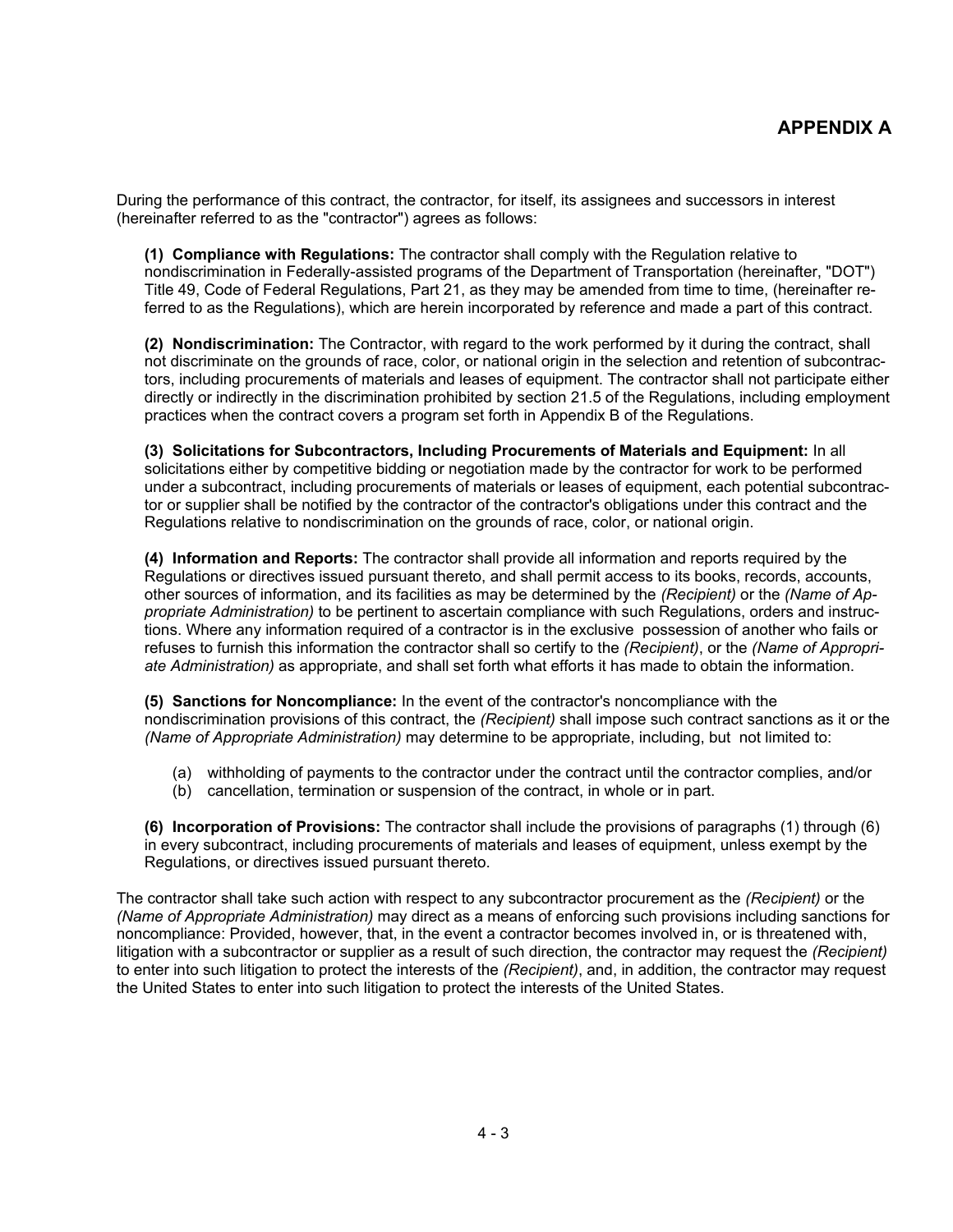A. The following clauses shall he included in any and all deeds effecting or recording the transfer of real property, structures or improvements thereon, or interest therein from the United States.

### **(GRANTING CLAUSE)**

NOW, THEREFORE, the Department of Transportation, as authorized by law, and upon the condition that the *(Name of Recipient)* will accept Title to the lands and maintain the project constructed thereon, in accordance with *(Name of Appropriate Legislative Authority)*, the Regulations for the Administration of *(Name of Appropriate Program)* and the policies and procedures prescribed by *(Name of Appropriate Administration)* of the Department of Transportation and, also in accordance with and in compliance with all requirements imposed by or pursuant to Title 49, Code of Federal Regulations, Department of Transportation, SubTitle A, Office of the Secretary, Part 21, Nondiscrimination in federally assisted programs of the Department of Transportation (hereinafter referred to as the Regulations) pertaining to and effectuating the provisions of Title VI of the Civil Rights Act of 1964 (78 Stat. 252; 42 U.S.C. .2000d to 2000d-4), does hereby remise, release, quitclaim and convey unto the *(Name of Recipient)* all the right, Title and interest of the Department of Transportation in and to said lands described in Exhibit "A" attached hereto and made a part hereof.

### **(HABENDUM CLAUSE)**

TO HAVE AND TO HOLD said lands and interests therein unto *(Name of Recipient)* and its successors forever, subject, however, to the covenants, conditions, restrictions and reservations herein contained as follows, which will remain in effect for the period during which the real property or structures are used for a purpose for which Federal financial assistance is extended or for another purpose involving the provision of similar services or benefits and shall be binding on the *(Name of Recipient)*, its successors and assigns.

The *(Name of Recipient)*, in consideration or the conveyance of said lands and interests in lands, does hereby covenant and agree as a covenant running with the land for itself, its successors and assigns, that (1) no person shall on the grounds of race, color, or national origin, he excluded from participation in, be denied the benefits of, or be otherwise subjected to discrimination with regard to any facility located wholly or in part on over or under such lands hereby conveyed [,] [and)\* (2) that the *(Name of Recipient)* shall use the lands and interests in lands and interests in lands so conveyed, in compliance with all requirements imposed by or pursuant to Title 49, Code of Federal Regulations, Department of Transportation, SubTitle A, Office of the Secretary, Part 21, Nondiscrimination in federally assisted programs of the Department of Transportation - Effectuation of Title VI of the Civil Rights Act of 1964, and as said Regulations may he amended [,] and (3) that in the event of breach of any of the above-mentioned nondiscrimination conditions, the Department shall have a right to reenter said lands and facilities on said land, and the above described land and facilities shall thereon revert to and vest in and become the absolute property of the Department of Transportation and its assigns as such interest existed prior to this instruction.\*

<sup>\*</sup> Reverter clause and related language to be used only when it is determined that such a clause is necessary in order to effectuate the purposes of Title VI of the Civil Rights Act of 1964.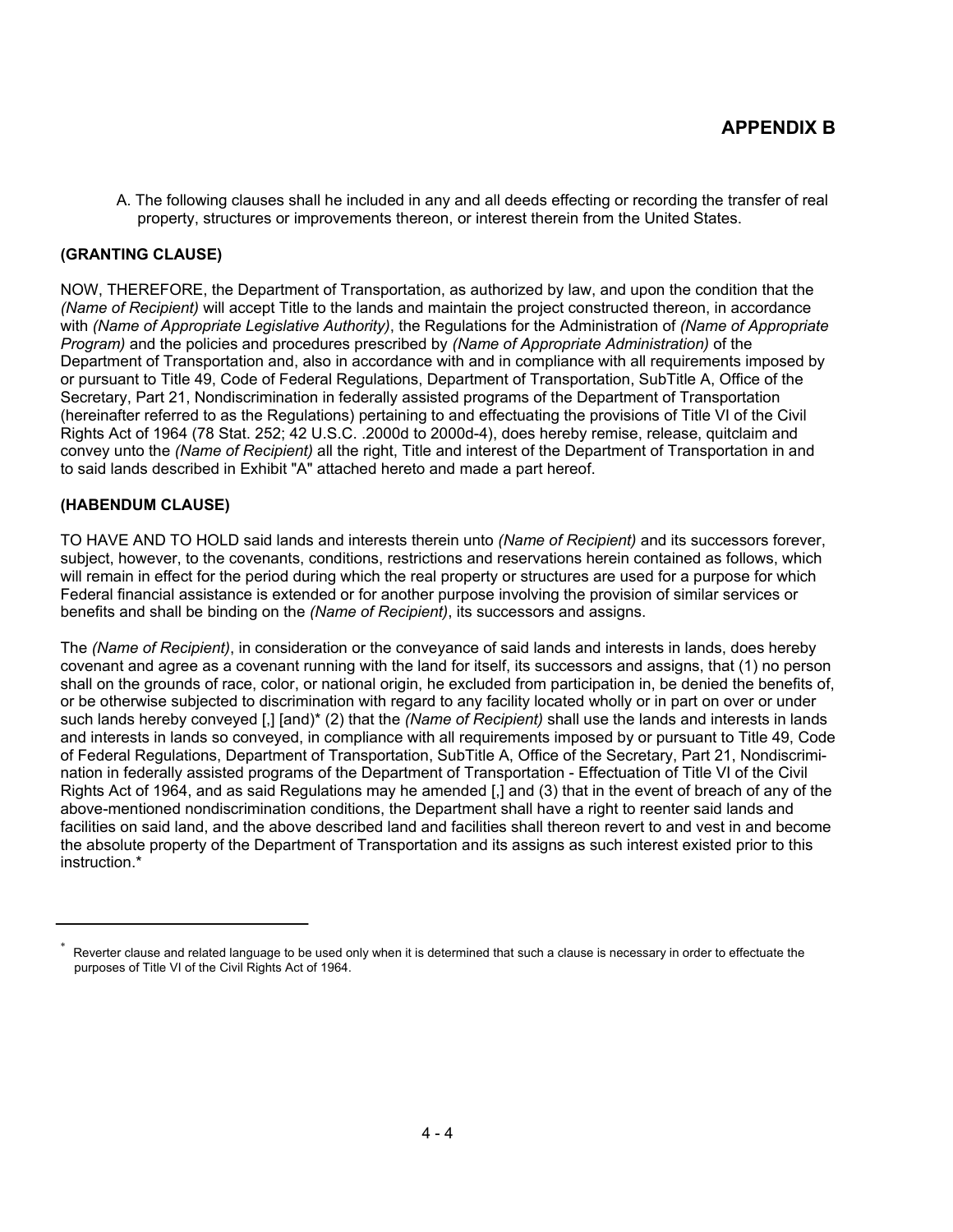The following clauses shall be included in all deeds, licenses, leases, permits, or similar instruments entered into by the *(Name of Recipient)* pursuant to the provisions of Assurance 6(a).

The (grantee, licensee, lessee, permitee, etc., as appropriate) for himself, his heirs, personal representatives, successors in interest, and assigns, as a part of the consideration hereof, does hereby covenant and agree [in the case of deeds and leases add "as a covenant running with the land"] that in the event facilities are constructed, maintained, or otherwise operated on the said property described in this (deed, license, lease, permit, etc.) for a purpose for which a Department of Transportation program or activity is extended or for another purpose involving the provision of similar services or benefits, the (grantee, licensee, lessee, permitee, etc.) shall maintain and operate such facilities and services in compliance with all other requirements imposed pursuant to Title 49, Code of Federal Regulations, Department of Transportation, SubTitle A, office of the Secretary, Part 21, Nondiscrimination in Federally-assisted programs of the Department of Transportation - Effectuation of Title VI of the Civil Rights Act of 1964, and as said Regulations may be amended.

[Include in licenses, leases, permits, etc.]\*

That in the event of breach of any of the above nondiscrimination covenants, *(Name of Recipient)* shall have the right to terminate the [license, lease, permit, etc.] and to re-enter and repossess said land and the facilities thereon, and hold the same as if said [licenses, lease, permit, etc.] had never been made or issued.

[Include in deed.]\*

That in the event of breach of any of the above nondiscrimination covenants, *(Name of Recipient*) shall have the right to reenter said lands and facilities thereon, and the above described lands and facilities shall thereupon revert to and vest in and become the absolute property of *(Name of Recipient)* and its assigns.

The following shall be included in all deeds, licenses, leases, permits, or similar agreements entered into by *(Name of Recipient)* pursuant to the provisions of Assurance 6(b).

The (grantee, licensee, lessee, permitee, etc., as appropriate) for himself, his personal representatives, successors in interest, and assigns, as a part of the consideration hereof, does hereby covenant and agree (in the case of deeds, and leases add "as a covenant running with the land") that (1) no person on the ground of race, color. or national origin shall be excluded from participation in, denied the benefits of, or he otherwise subjected to discrimination in the use of said facilities, (2) that in the construction of any improvements on, over or under such land and the furnishing of services thereon, no person on the ground of, race, color, or national origin shall be excluded from participation in, denied the benefits of, or otherwise be subjected to discrimination, (3) that the (grantee, licensee, lessee, permitee, etc.) shall use the premises in compliance with all other requirements imposed by or pursuant to Title 49, Code of Federal Regulations. Department of Transportation, SubTitle A, Office of the Secretary. Part 21, Nondiscrimination in Federally-assisted programs of the Department of Transportation - Effectuation of Title VI of the Civil Rights Act of 1964), and as said Regulations may be amended.

[Include in licenses, leases, permits, etc.]\*

Reverter clause and related language to be used only when it is determined that such a clause is necessary in order to effectuate the purposes of Title VI of the Civil Rights Act of 1964.